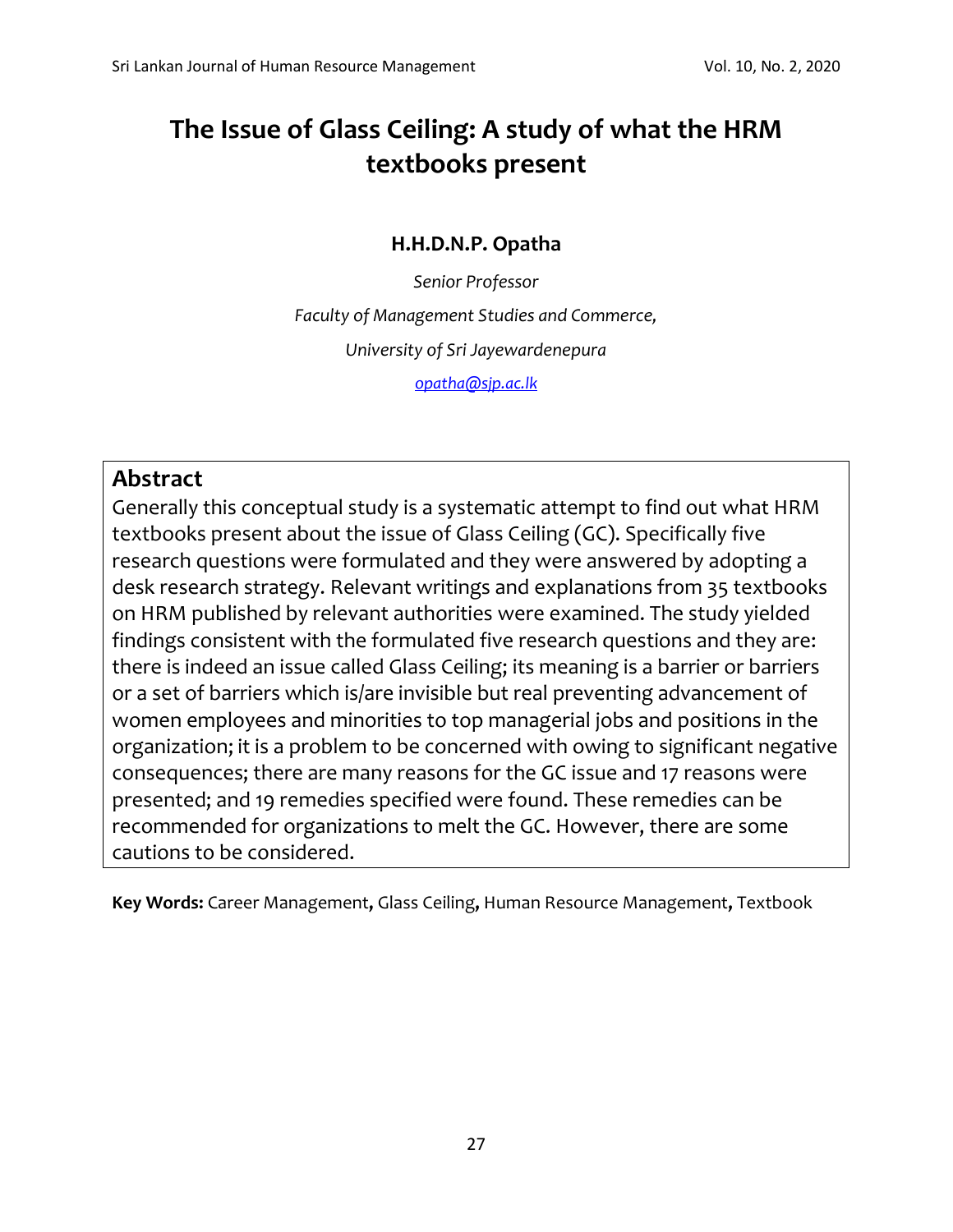#### **Introduction**

Career Management (CM) is an important function of Human Resource Management (HRM) which is concerned with Career Planning (CP) and Career Development (CD). It is the HRM function that plans and develops careers of employees for the benefits of employees and the organization (Opatha, 2009). CP is the process by which one selects career goals-the future positions one strives to reach as part of a career- and the path to those goals; and CD is the process by which one undertakes personal improvements to achieve career plan (Werther and Davis, 1996). CM is the process for enabling employees to better understand and develop their career skills and interests and to use these skills and interests most effectively both within the company and after they leave the firm (Dessler and Varkkey, 2018). It is necessary to manage a successful career through sound planning and development though one has to spend considerable time, effort, and money to plan his or her career. It is costly for the organization too to do offering programmes of CP and CD to its employees. According to Schuler (1998) the investments of money and time are worthwhile because CM fulfils many important purposes for both employee and employer. Purposes of CM for employees include increasing possibility of getting promotions, helping reach the top of the profession, ensuring job security, increasing self-esteem, feeling comfortable in life, becoming a mentor, and becoming a role model for others to follow; and purposes of CP for organization include meeting internal staffing needs, creating a better image as a good employer attracting job applicants, reducing employee absenteeism and turnover, and enhancing productivity through improved value of the employee and satisfaction (Opatha, 2009).

One of the individual issues in CM is the Glass Ceiling (GC). Opatha (2009) discusses directly four issues which are considered as individual issues in CM, i.e. career plateaus, dual-career couples, dual-career paths for technical and professional employees, and job-hopping. Schuler (1998) discuses comprehensively various issues in CM and some of them are selfmanagement, midlife transition, career plateaus, and career obsolescence. It has generally been heard that there is such an issue called Glass Ceiling globally as well as locally. It is interesting to know whether there is such an issue called Glass Ceiling in the way that is systematic. One might suspect that most of female managers and female academics too point out such an issue for taking an undue advantage. Is it relating to all people at work? Or is it relating to only women at work? Or is it relating to minority employees? An intellectual puzzle exists to investigate what it relates to. Should academics and practitioners in HRM be concerned with the issue and why? How to deal with the issue? To get right answers for the above will be useful academically and practically as well.

#### **Research Questions and Objective**

Following research questions were formulated so that a systematic attempt could be made to find answers:

- 1. Is there such an issue called Glass Ceiling?
- 2. What is the meaning of Glass Ceiling?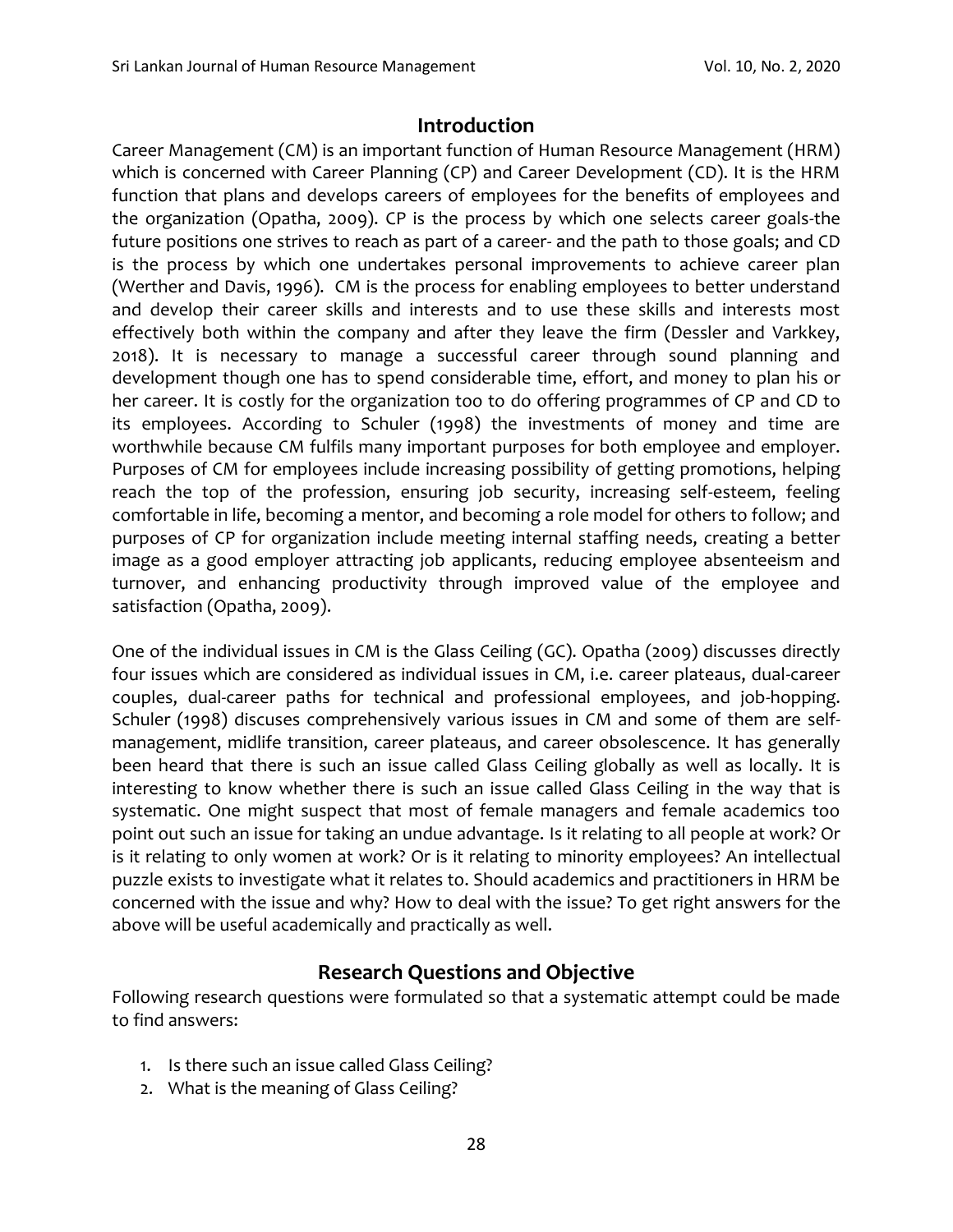- 3. Why is it a problem?
- 4. What are the possible reasons for the issue of Glass Ceiling?
- 5. What are the available remedies for the issue of Glass Ceiling?

The objective of this research paper is to find rich answers to those five research questions.

#### **Method**

As this research paper gives a theoretical contribution it is considered as a conceptual study. In order to find sound answers for the five research questions systematically, a comprehensive literature survey was done by using the desk research strategy. Textbooks on HRM and Organizational Behaviour (OB) published by relevant authorities were utilized. Almost all the textbooks which were available to the researcher were utilized. There were textbooks with the title Personnel Management which was existent before the title HRM became popular. They too were utilized. According to Sekaran and Bougie (2016) textbooks are useful source of theory in a specific area covering a broad range of topics, furthermore covering a topic much more thoroughly than articles can. Textbooks were developed by highly and appropriately qualified authors by using various works of various authors in addition to their own observations and experiences (Opatha, 2019). It is a well known practice that any course being taught in a degree programme offered by any recognized university in the world is based on at least one textbook, if not two or several ones.

## **Existence of the Issue of Glass Ceiling**

French (1978) gives a brief description about CP and however, has not written an issue called Glass Ceiling. He focused on management and employee development and also discussed issues of management and development of engineers, scientists, and other professionals. William F. Glueck is one of the classic authors in HRM (then Personnel Management). He (1979) discusses CD as another approach to development of the employee. An issue called Glass Ceiling was not discussed.

Chruden and Sherman (1980) identified that there were barriers to advancement of women and even to their employment. They discussed about developing women for management positions. However, the issue of Glass Ceiling was not a mention. Stone and Meltz (1983) wrote a textbook on Personnel Management in Canada and they did not mention in it specifically the issue of Glass Ceiling. In fact they wrote a separate chapter on CP. Beach (1985) in his book titled *Personnel: The Management of People At Work* did not discuss the GC issue though he wrote a separate chapter on CD. Schuler and Youngblood (1986) wrote a comprehensive textbook titled *Effective Personnel Management*. They wrote a separate chapter on CP and Management though mentioning about the issue of Glass Ceiling was not. The main author namely Schuler published his fourth edition to the book with an author namely Huber in 1990. The title of the book was *Personnel and Human Resource Management* which has neither separate chapter on CP and Management nor mention of the issue of Glass Ceiling. They did another edition (fifth) to the book with the same tile in 1993 and in the book the issue of Glass Ceiling was discussed in the second chapter (Characteristics of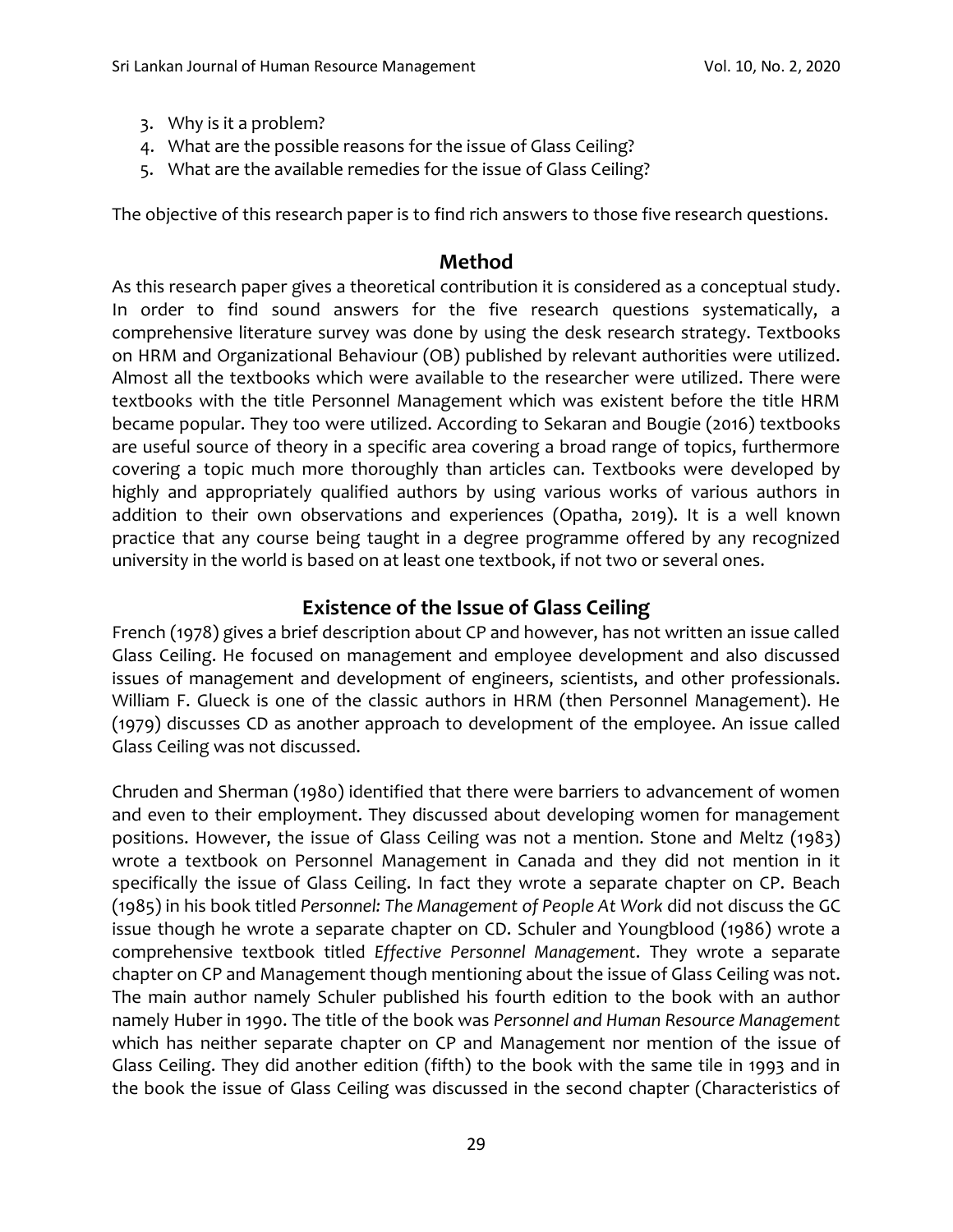the External and Internal Environment) though it too did not have a separate chapter on CM. Heneman III, Schwab, Fossum, and Dyer (1989), in their book tilted Personnel/Human Resource Management do not discuss the issue of GC.

Graham and Bennett (1992) wrote a textbook titled Human Resources Management. They are UK academics and they did not discuss the GC issue. Bernardin and Russell (1993) wrote a textbook titled *Human Resource Management: An Experiential Approach* that gives a comprehensive description and explanation of the topic CD. Further they discussed special programs for women, minorities, and employees with disabilities. However, no mention about GC exists. By being UK academics Bratton and Gold (1994) did not particularly discuss CM in their book titled *Human Resource Management: Theory and Practice*. Singh, Chhabra, and Taneja (1995) wrote a textbook titled *Personnel Management and Industrial Relations*. They are Indian scholars and they did not discuss the GC issue. Being an Indian academic Mamoria (1996) wrote a textbook titled *Personnel Management* and did not discussed CM in a chapter and also the issue of GC. Werther and Davis (1996) in their textbook titled *Human Resources and Personnel Management* discussed the issue of GC in a chapter titled International Challenges though they did not discuss it in the chapter titled Career Planning. In their first edition published in 1981 with the title *Personnel Management and Human Resources* the issue of GC was not discussed in the chapter titled Career Planning. Aminuddin (1997) wrote a book titled *A Guide To Human Resource Management*. He is a Malaysian scholar and he did not discuss the GC issue in his book. Harris (1997) in his book with the title Human Resource Management: A Practical Approach gave a detailed description and explanation of the GC. Mondy, Noe, and Premeaux (1999) discussed the GC issue under equal employment opportunity and affirmative action in their book titled *Human Resource Management*. They did not give a detailed description and an explanation with regard to the GC. They write that the Glass Ceiling Act of 1991 in USA established a Glass Ceiling commission to study the limited progress made by minorities and women, and also the act established an annual award for excellence in promoting a more diverse skilled workforce at the management and decision-making levels in business.

Bohlander, Snell, and Sherman (12<sup>th</sup> edition in 2001) wrote a comprehensive textbook titled *Managing Human Resources* which is recognized as the leader in introductory textbooks or the standard in the field of HRM according to the management and editors of South-Western College Publishing/Thomson Learning. They discussed the issue of GC in detail in their chapter titled Career Development. Being an Indian academic Pattanayak (2003) wrote a textbook titled *Human Resource Management*. In this book he did not present a discussion of the issue of GC. Kleiman (2004) wrote a textbook with the title *Human Resource Management: A Managerial Tool for Competitive Advantage* and discussed the GC issue in somewhat detail in the chapter titled Understanding the Legal and Environmental Context of HRM. Fisher, Schoenfeldt, and Shaw (2006) in their textbook titled *Human Resource Management* discuss the GC issue in their chapter titled Equal Employment Opportunity: The Legal Environment. UK two authors namely Beardwell and Claydon (2007) presented a contemporary approach to HRM in their book titled *Human Resource Management*. Their work was an edited one and did not have a special topic or subtopic on CM. However the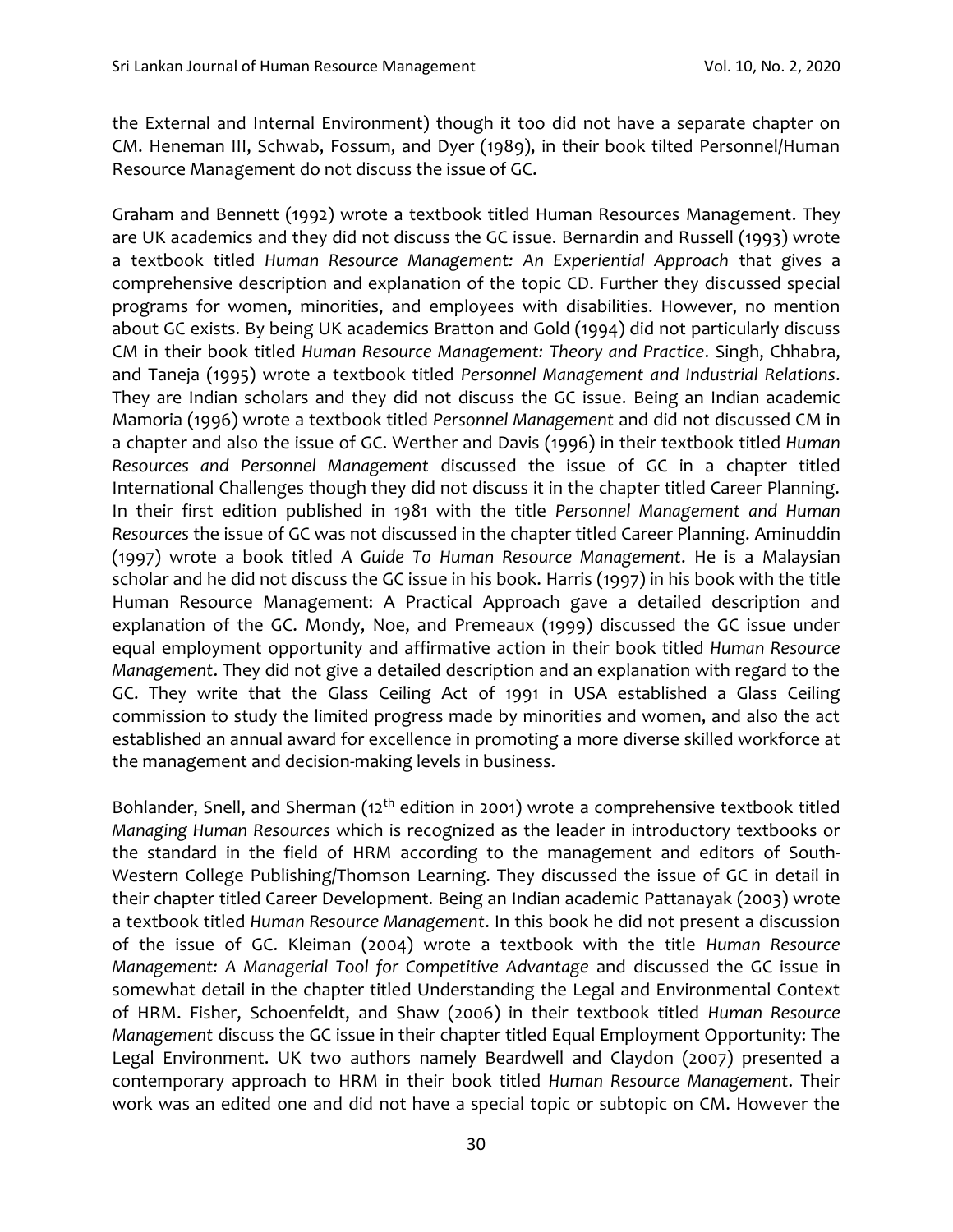book has a chapter titled Management Development for Different Contexts and Special Needs in which a detailed account has been given with regard to the progression and development of women managers including developing managers as international managers. However, they did not use the term GC. They observe that there is now overwhelming evidence to suggest that women are generally under-represented in UK management. Noe, Hollenbeck, Gerhart, and Wright (2007) discussed the issue of GC as a special issue in employee development in their book titled *Human Resource Management.*  They show that a major development issue facing companies today is how to get women and minorities into upper-level management positions-how to break the GC. Byars and Rue (2008) agree that there is a problem called GC. DeNisi and Griffin (2008) present the evidence of GC. According to them, while women comprise almost 50 percent of all managers, female CEOs head only 10 of the 500 largest businesses in the US. Opatha (2009), the author of this research paper being a Sri Lankan academic, mentions the GC in a skill builder rather than the text of the chapter on CM in his very comprehensive textbook tilted *Human Resource Management: Personnel*. The skill builder shows a career issue at individual level, i.e. the GC.

Cascio (2010) writes in his textbook titled *Managing Human Resources* with regard to women in the workforce. However he does not mention the issue of GC. Gomez-Mejia, Balkin, and Cardy (2010) discuss the issue of GC under managing diversity. According to them, the main complaint among female and minority employees is that they lack career growth opportunities. Ivancevich (2010) in the book titled *Human Resource Management* discusses the GC issue under CP and Development. According to him, researchers show that GC blocking upward career advancement of women and minorities is still a reality. Mathis and Jackson (2011) in their textbook titled *Human Resource Management* discuss the GC issue two times under equal employment opportunity chapter and talent management chapter. They mention that for years, women's groups have alleged that women in workplaces encounter a GC. Further they observe that women hold only a small percentage of the highest-ranking executive management jobs in big companies; and by comparison, women hold a considerably lower percentage of top management jobs in France, Germany, Brazil, and many other countries. Torrington, Hall, Taylor, and Atkinson (2011) are British academics who wrote a comprehensive textbook on HRM with the title *Human Resource Management*. They did not discuss directly about the GC issue though women employment and discrimination were discussed under equal opportunities and diversity. Schwind, Das, Wagar, Fassina, and Bulmash (2013) discuss the GC issue in their book titled *Canadian Human Resource Management*. They discussed it under diversity management. Armstrong and Taylor (2014) who are British authors wrote a very comprehensive textbook and according to its latest edition, Part V is about Learning and Development that has four chapters with titles Strategic learning and development, The process of learning and development, The practice of learning and development, and Leadership and management development which do not have a mention of the GC issue.

Bohlander and Snell (2017) in their textbook titled *Principles of Human Resource Management* discussed separately the GC issue under developing a diverse talent pool which is a subtopic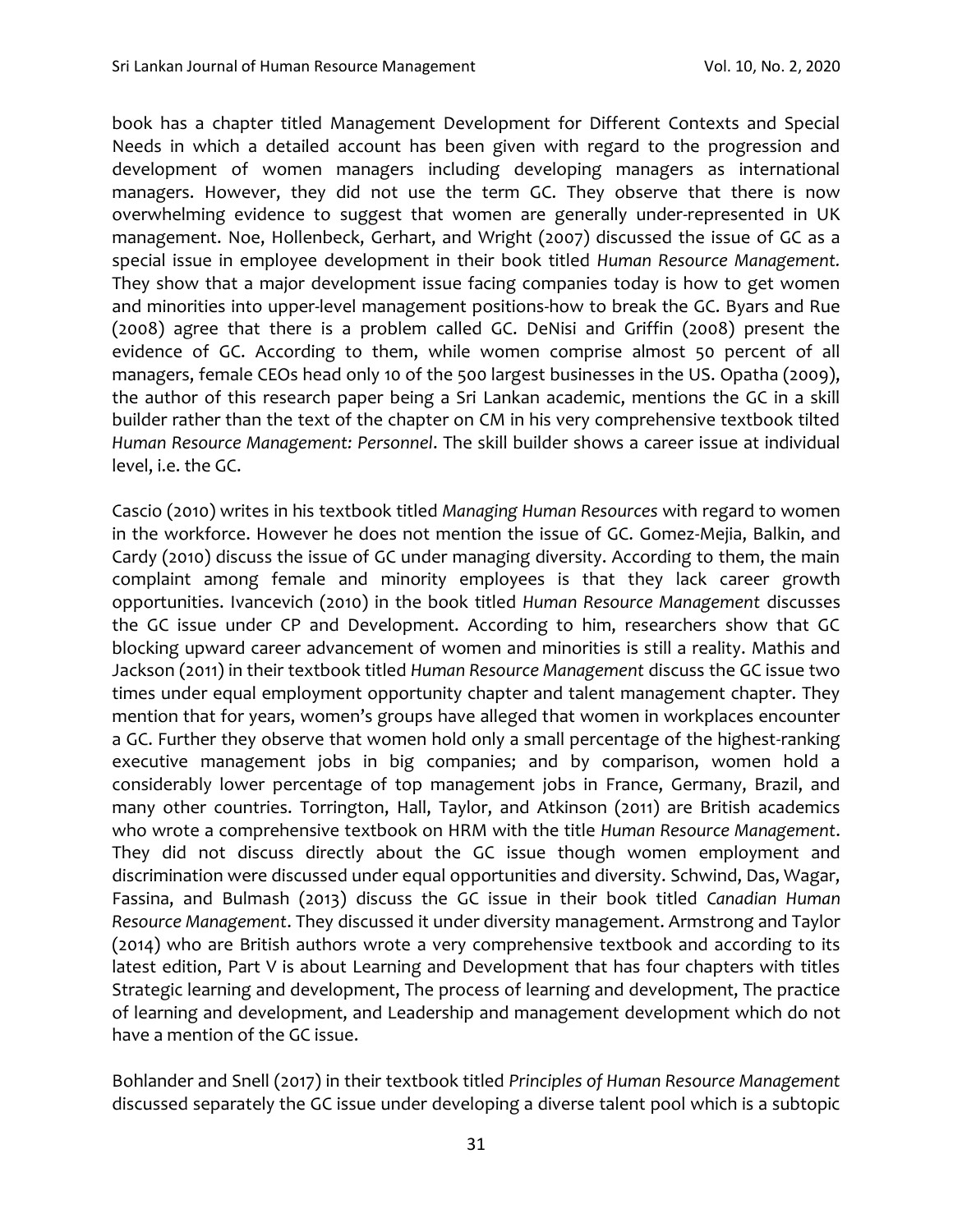of the chapter on human resource planning and recruitment. They observed that still the entire picture is not a rosy one, and many qualified women who graduated from top MBA programs worldwide occupy lower-level management positions and have less career satisfaction compared with their male counterparts with the same education. Aswathappa (2017), who is an Indian academic, does not discuss specifically the issue of GC in his book titled *Human Resource Management*. Instead he discusses an issue called feminizing workforce. This refers to a situation in which more and more women employees work in organizations. However, he discusses gender inclusivity in order to increase women representation in senior management positions. Dessler (2018) in his fifteenth edition titled *Human Resource Management* gave a discussion of the GC issue in the chapter titled managing careers and retention. According to him, unfortunately many career development programs are not consistent with the needs of women. As an example they mention that family responsibilities in many women's lives are underestimated by many career development programs.

Refer to Exhibit 1. It presents availability or non-availability of a discussion of the issue of GC in the HRM textbooks utilized for this study.

| No.                     | Author/s                                | Year | Country of         | Availability | Non-           |
|-------------------------|-----------------------------------------|------|--------------------|--------------|----------------|
|                         |                                         |      | <b>Publication</b> |              | Availability   |
| $\mathbf{1}$            | French                                  | 1978 | <b>USA</b>         |              | X              |
| $\overline{2}$          | Glueck                                  | 1979 | <b>USA</b>         |              | X              |
| $\overline{\mathbf{3}}$ | Chruden and Sherman                     | 1980 | <b>USA</b>         |              | X              |
| $\overline{4}$          | Stone and Meltz                         | 1983 | Canada             |              | $\mathsf{x}$   |
| 5                       | Beach                                   | 1985 | <b>USA</b>         |              | X              |
| 6                       | Schuler and Youngblood                  | 1986 | <b>USA</b>         |              | X              |
| $\overline{7}$          | Heneman III, Schwab, Fossum, and        | 1989 | <b>USA</b>         |              | X              |
|                         | Dyer                                    |      |                    |              |                |
| 8                       | <b>Graham and Bennett</b>               | 1992 | UK                 |              | $\mathsf{x}$   |
| 9                       | Bernardin and Russell                   | 1993 | <b>USA</b>         |              | X              |
| 10                      | <b>Bratton and Gold</b>                 | 1994 | UK                 |              | X              |
| 11                      | Singh, Chhabra, and Taneja              | 1995 | India              |              | $\mathsf{x}$   |
| 12                      | Mamoria                                 | 1996 | India              |              | X              |
| 13                      | first<br>Werther and<br>Davis<br>(their | 1996 | <b>USA</b>         | X            | $(x \in 1981)$ |
|                         | edition in 1981)                        |      |                    |              |                |
| 14                      | Aminuddin                               | 1997 | Malaysia           |              | X              |
| 15                      | Harris                                  | 1997 | <b>USA</b>         | X            |                |
| 16                      | Mondy, Noe, and Premeaux                | 1999 | <b>USA</b>         | X            |                |
| 17                      | Bohlander, Snell, and Sherman           | 2001 | <b>USA</b>         | X            |                |
| 18                      | Pattanayak                              | 2003 | India              |              | X              |
| 19                      | Kleiman                                 | 2004 | <b>USA</b>         | X            |                |

**Exhibit 1 Availability or Non-availability of a Discussion of the Issue of GC in the HRM Textbooks**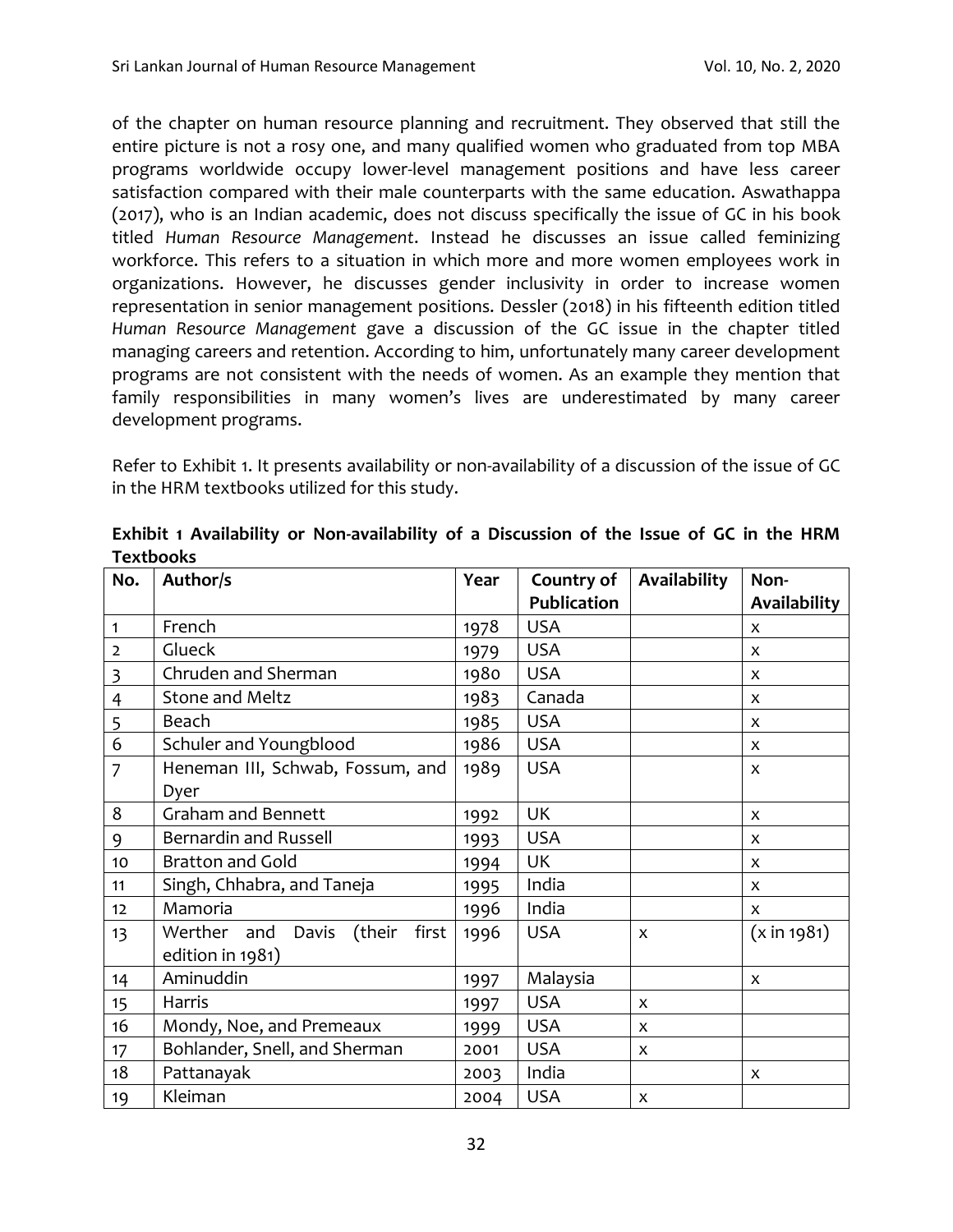| 20 | Fisher, Schoenfeldt, and Shaw                       | 2006 | <b>USA</b> | X |   |
|----|-----------------------------------------------------|------|------------|---|---|
| 21 | Beardwell and Claydon                               | 2007 | UK         |   | X |
| 22 | Noe, Hollenbeck, Gerhart, and<br>Wright             | 2007 | <b>USA</b> | X |   |
| 23 | <b>Byars and Rue</b>                                | 2008 | <b>USA</b> | X |   |
| 24 | DeNisi and Griffin                                  | 2008 | <b>USA</b> | X |   |
| 25 | Opatha                                              | 2009 | Sri Lanka  | X |   |
| 26 | Cascio                                              | 2010 | <b>USA</b> |   | X |
| 27 | Gomez-Mejia, Balkin, and Cardy                      | 2010 | <b>USA</b> | X |   |
| 28 | Ivancevich                                          | 2010 | <b>USA</b> | X |   |
| 29 | Mathis and Jackson                                  | 2010 | <b>USA</b> | X |   |
| 30 | Torrington, Hall, Taylor, and<br>Atkinson           | 2011 | UK         |   | X |
| 31 | Schwind, Das, Wagar, Fassina, and<br><b>Bulmash</b> | 2013 | Canada     | X |   |
| 32 | Armstrong and Taylor                                | 2014 | UK         |   | X |
| 33 | <b>Bohlander and Snell</b>                          | 2014 | <b>USA</b> | X |   |
| 34 | Aswathappa                                          | 2017 | India      |   | X |
| 35 | Dessler                                             | 2018 | <b>USA</b> | X |   |

Thus, 35 HRM textbooks which were available physically to the author of this research paper were examined. Out of 35 textbooks the ones which were published in 1970s and 1980s did not deal with the issue of GC. Also most of the textbooks which were published in 1990s did not deal with the issue. Why? This is an interesting question which does not have a clear-cut answer or definite answer. However, it is possible to mention several acceptable possible reasons for non-availability of discussion of the issue (in past two decades i.e. 1970s, and 1980s, and in almost half a decade of 1990s).

- 1. Generally women were considered as human beings who were supposed to feed their babies and nurture them. Giving birth to the baby, feeding the baby, and looking after the baby are naturally entrusted works for a woman. These works have been expected obligations of a woman who is fertile. These works have been considered by the society as admirable and worthy. Hence women were not expected to come to work in organizations and get promoted to managerial positions, at least middle and top ones. Consequently there was no genuine concern for an issue called CG.
- 2. During those years, almost all the managers in organizations were males. Only a few employees were females and most of them were non-managerial employees. Hence there was no problem of not promoting women employees to the managerial positions.
- 3. Managerial jobs were demanding, complex and had a lot of responsibilities. It may be that these jobs were unbearable for women employees or were not interesting to women employees. Hence it may be that almost all or many women employees did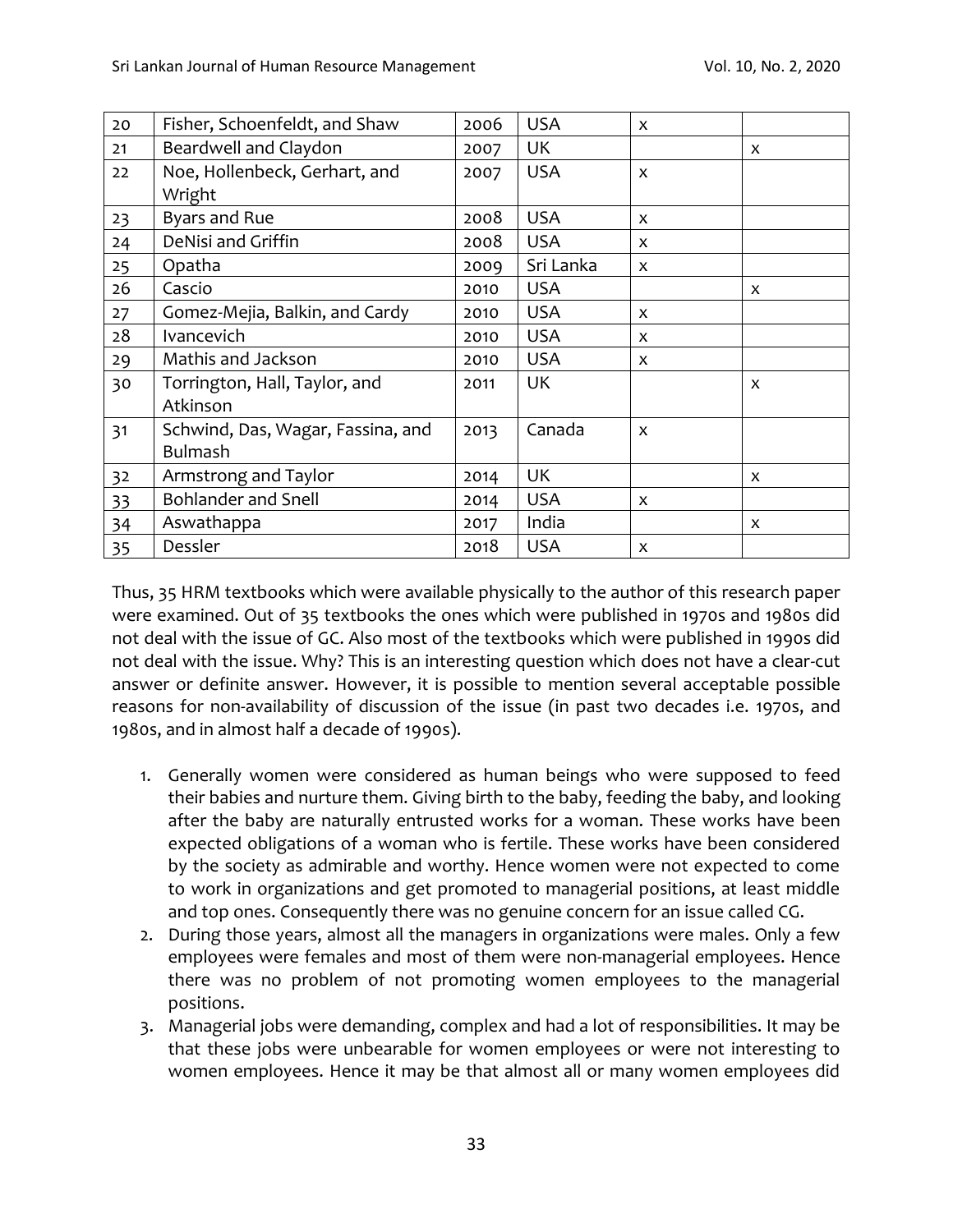not raise complaints or make grievances of not promoting them to managerial, particularly top positions in the organizations where they were working.

According to Exhibit 1, another finding is that all UK authors (numbering 5 textbooks) did not discuss directly the issue of GC. Except the textbook by Graham and Bennett (1992) and the textbook by Bratton and Gold (1994) all other textbooks (numbering 3) were published in 2007, 2011, and 2014. Torrington, Hall, Taylor, and Atkinson (2011) have discussed women employment and discrimination without a direct discussion of the GC. Beardwell and Claydon (2007) have given a detailed account with regard to the progression and development of women managers including developing managers as international managers, in addition to their observation of overwhelming evidence to suggest that women are generally under-represented in UK management. However, these authors have not used the term Glass Ceiling. One reason may be that the term was originated in USA. Another reason may be that UK legislation does not have a mention of the term *GC* (as mentioned in USA legislation).

Another finding from the Exhibit is that all Indian authors have not discussed the issue of GC. Aswathappa (2017) has not discussed specifically the issue of GC, but he has done a discussion of gender inclusivity so as to increase women representation in senior management positions. Another finding is that there was only one textbook published in Sri Lanka written by the author of this research paper in which the GC was noted.

## **Meaning of the Issue of Glass Ceiling**

Schuler and Huber (1993) define GC as invisible but seemingly unbreakable barriers and it relates to women and minorities. Further they write that women and minorities are still prevented from entering top executive ranks.

Werther and Davis (1996) in their textbook titled *Human Resources and Personnel Management* presented a comprehensive definition of GC. They write (1996, p. 595):

*"A glass ceiling refers to the idea that people can see higher-level positions but are locked from attaining those positions by a real but unseen barrier such as discrimination. The term is most often applied to the careers of women who are blocked from achieving the seniormost positions in a company. It also applies to foreign nationals who may be blocked from the seniormost positions in a company based in another country."*

Accordingly they related GC to women and host country nationals employed by a global or multinational company.

Mondy, Noe, and Premeaux (1999) defined the GC as the invisible barrier in organizations that prevents many women and minorities from achieving top-level management positions. According to the definition, the GC relates to both women and minorities.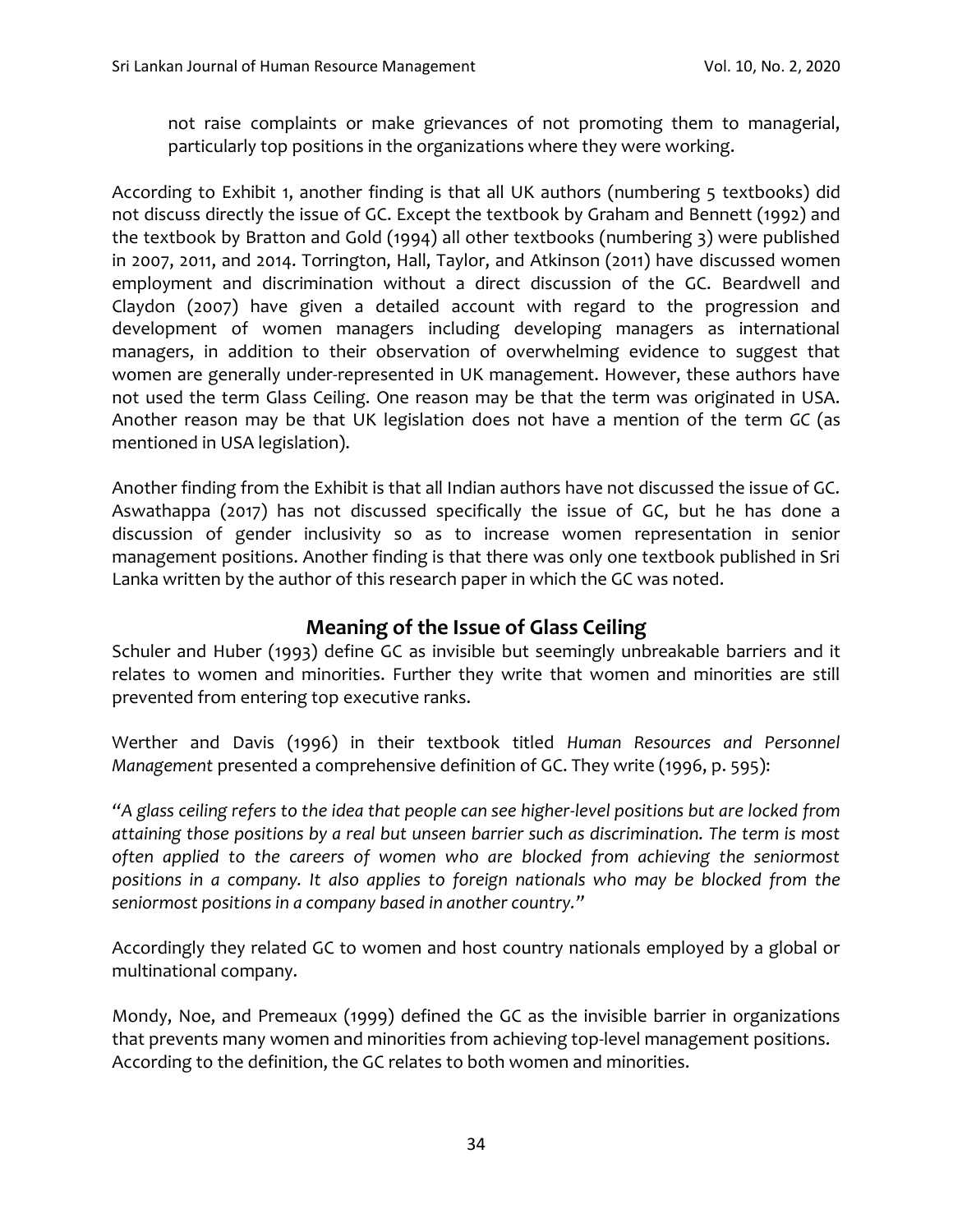Bohlander, Snell, and Sherman (2001) present the definition of GC given by the US Department of Labor and it is "those artificial barriers based on attitudinal or organizational bias that prevent qualified individuals from advancing upward in their organizations into management level positions." Thus, GC is a set of artificial barriers to prevent advancing qualified employees, particularly women to managerial positions in the organizations.

Kleiman (2004) defines GC as an invisible, yet very real, barrier found in the structure of many organizations that has stymied the advancement of women and other protected groups. Protected groups include minorities at work.

Fisher, Schoenfeldt, and Shaw (2006) define GC as the artificial barriers to advancement that women and other minorities face in the workplace. They mentioned that according to the report, i.e. "Report on the Glass Ceiling Initiative" issued by the US Labor Department, there a general paucity of women and minorities in top managerial positions in the nation's largest corporations. Further they mention that women and minorities can see through but not get through.

Noe, Hollenbeck, Gerhart, and Wright (2007) define GC as a barrier to advancement to higher-level jobs in the company that adversely affects women and minorities. They consider melting the GC as a special issue in employee development being faced by today's organizations.

Byars and Rue (2008) write that GC refers to invisible, yet real or perceived, barriers found in many organizational structures that appear to stymie the executive advancement opportunities of women and minorities. According to this definition, barriers to the advancement of women and minorities to top positions in organizations may be real or perceived.

DeNisi and Griffin (2008) present a definition of GC, i.e. a barrier that keeps many females from advancing to top management positions in many organizations. This definition indicates that there are some women who could get promoted to top management positions but many females could not or cannot. Also the definition indicates that this barrier exists in many organizations. This definition does not include minorities.

Gomez-Mejia, Balkin, and Cardy (2010) define the GC as the intangible barrier in an organization that prevents female and minority employees from rising to positions above a certain level. According to this definition, it indicates that female and minority employees could achieve growth opportunities or promotions up to a certain level. This may be first line management or middle management. However after that level there is an intangible barrier within the organization preventing female and minority employees from getting promoted.

Ivancevich (2010) defines the GC as a hypothetical barrier that seems to face minorities and women in advancing up the management hierarchy. According to his definition, the GC relates to both women and minorities.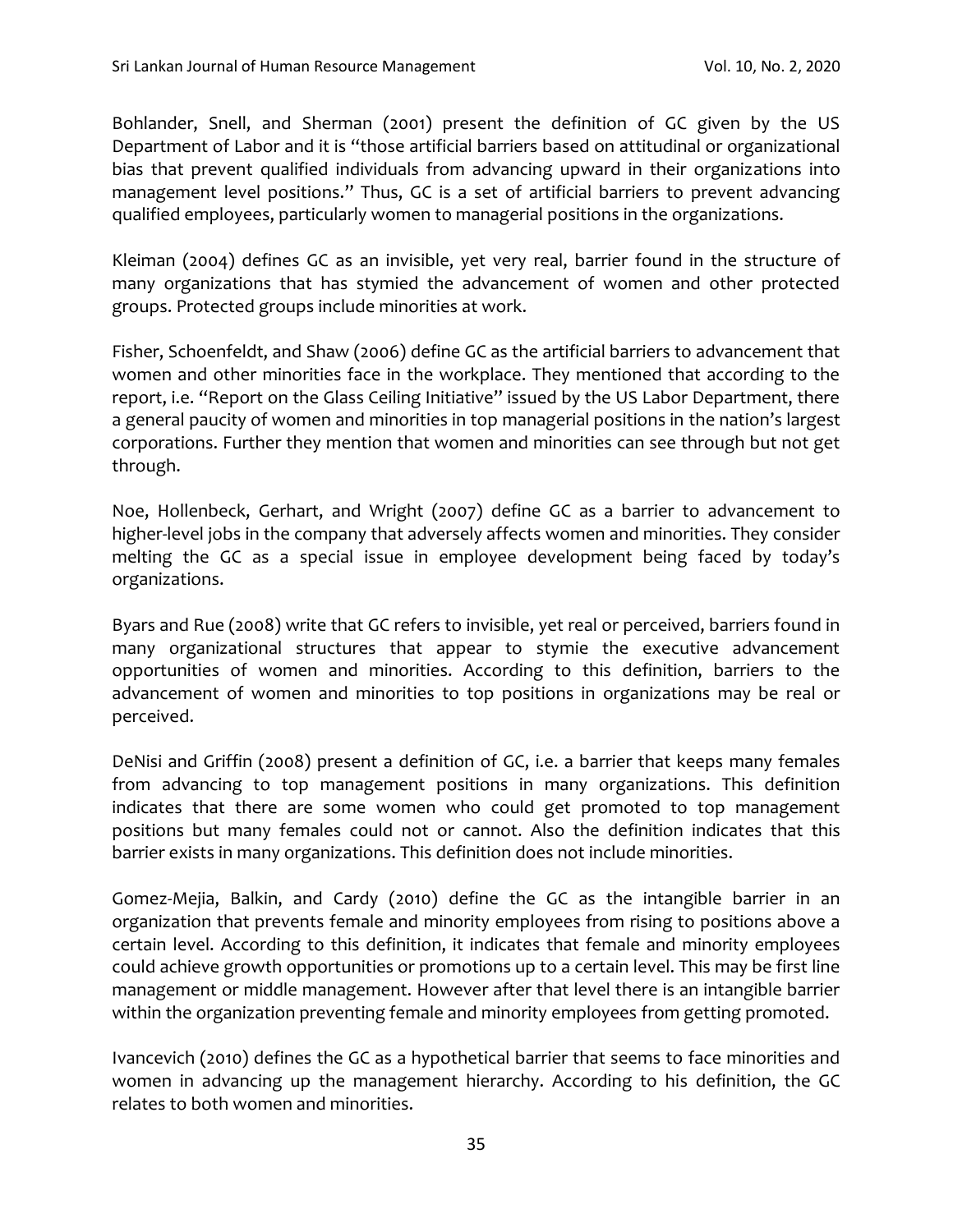Mathis and Jackson (2011) define the GC issue as discriminatory practices that have prevented women and other protected class-members from advancing to executive-level jobs. Here executive-level jobs mean top management jobs. According to them, this is an issue that describes the situation in which women fail to progress into top and senior management positions.

According to Schwind, Das, Wagar, Fassina, and Bulmash (2013), GC is invisible, but real obstructions to career advancement of women and people of visible minorities, resulting in frustration, career dissatisfaction, and increased turnover. In this definition, consequences of the issue of GC have been included implying the issue is important. Further they observe that promotional opportunities are visible, but invisible obstructions seem to block the way.

Bohlander and Snell (2017) write that the GC represents an invisible barrier that prohibits protected class members from reaching top organizational positions. Here protected class members mean employees who are women and minorities.

Dessler (2018) writes that there are subtle and not-so-subtle barriers to women's career progress such as underestimating family responsibilities, and unwritten codes that prevent women from rising in the hierarchy. He defines the GC as the totality of subtle and not-sosubtle barriers to women's career progress.

Exhibit 2 presents the definitions given above by various scholars with regard to the issue of GC.

| <b>Number</b>  | <b>Definition</b>                                         | <b>Author/Authors</b> | Year |
|----------------|-----------------------------------------------------------|-----------------------|------|
|                | Invisible but seemingly unbreakable barriers and it       | Schuler and           | 1993 |
|                | relates to women and minorities                           | Huber                 |      |
| $\overline{2}$ | A glass ceiling refers to the idea that people can see    | Werther and           | 1996 |
|                | higher-level positions but are locked from attaining      | Davis                 |      |
|                | those positions by a real but unseen barrier such as      |                       |      |
|                | discrimination. The term is most often applied to the     |                       |      |
|                | careers of women who are blocked from achieving the       |                       |      |
|                | seniormost positions in a company.                        |                       |      |
| $\overline{3}$ | An invisible barrier preventing women from advancing      | Harris                | 1997 |
|                | to higher levels within the organization                  |                       |      |
| 4              | The invisible barrier in organizations that prevents      | Mondy, Noe, and       | 1999 |
|                | many women and minorities from achieving top-level        | Premeaux              |      |
|                | management positions.                                     |                       |      |
| 5              | The definition of GC given by the US Department of        | Bohlander, Snell,     | 2001 |
|                | Labor is: "those artificial barriers based on attitudinal | and Sherman           |      |
|                | or organizational bias that prevent qualified individuals |                       |      |
|                | from advancing upward in their organizations into         |                       |      |

#### **Exhibit: 2 Definitions of Glass Ceiling**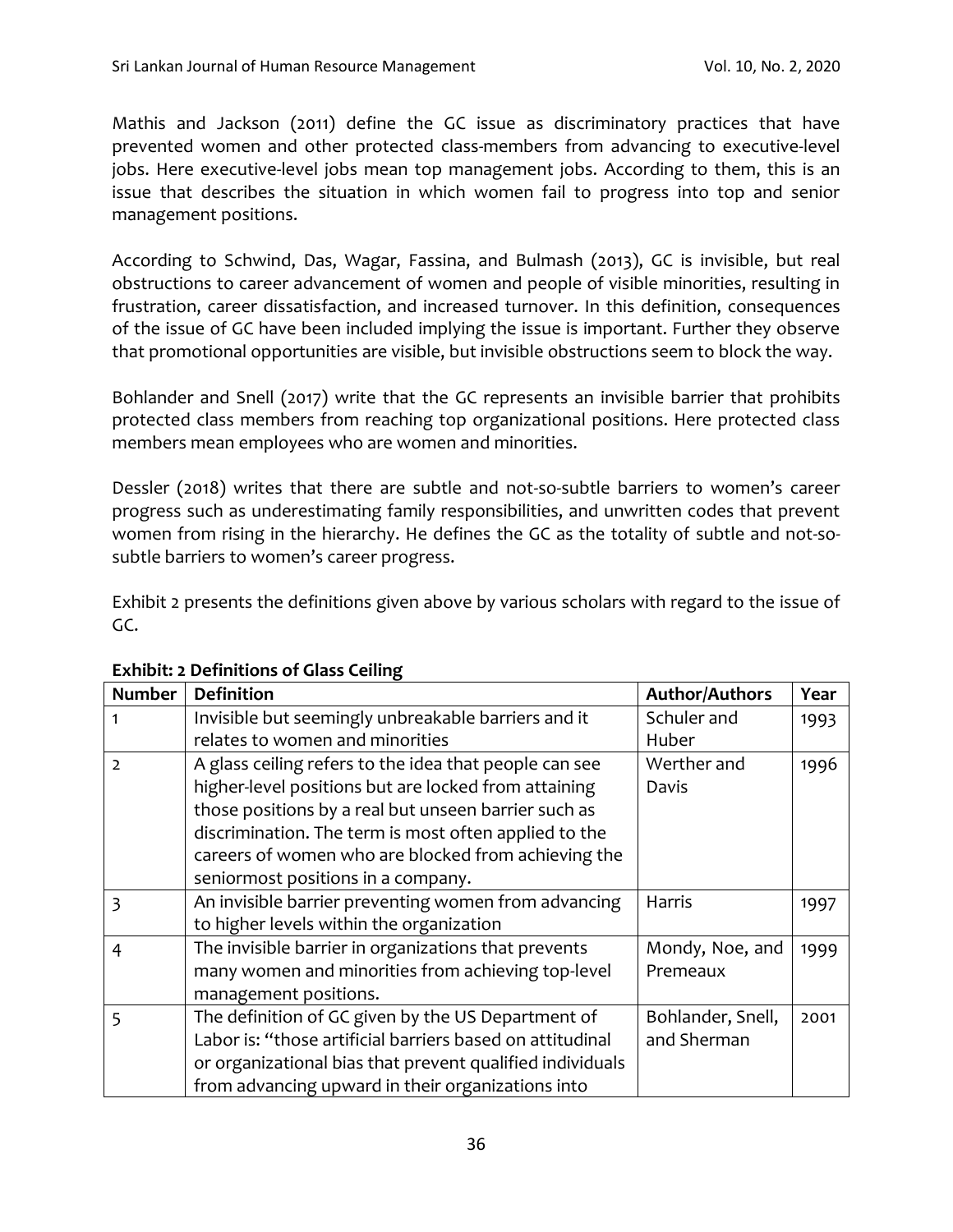|                | management level positions."                                                                                                                                                         |                                                 |      |
|----------------|--------------------------------------------------------------------------------------------------------------------------------------------------------------------------------------|-------------------------------------------------|------|
| 6              | An invisible, yet very real, barrier found in the structure                                                                                                                          | Kleiman                                         | 2004 |
|                | of many organizations that has stymied the<br>advancement of women and other protected groups.                                                                                       |                                                 |      |
| $\overline{7}$ | The artificial barriers to advancement that women and                                                                                                                                | Fisher,                                         | 2006 |
|                | other minorities face in the workplace.                                                                                                                                              | Schoenfeldt, and<br>Shaw                        |      |
| 8              | A barrier to advancement to higher-level jobs in the<br>company that adversely affects women and minorities.                                                                         | Noe, Hollenbeck,<br>Gerhart, and<br>Wright      | 2007 |
| 9              | Invisible, yet real or perceived, barriers found in many<br>organizational structures that appear to stymie the<br>executive advancement opportunities of women and<br>minorities.   | <b>Byars and Rue</b>                            | 2008 |
| 10             | A barrier that keeps many females from advancing to<br>top management positions in many organizations.                                                                               | DeNisi and Griffin                              | 2008 |
| 11             | The intangible barrier in an organization that prevents<br>female and minority employees from rising to positions<br>above a certain level.                                          | Gomez-Mejia,<br>Balkin, and Cardy               | 2010 |
| 12             | A hypothetical barrier that seems to face minorities<br>and women in advancing up the management<br>hierarchy.                                                                       | Ivancevich                                      | 2010 |
| 13             | Discriminatory practices that have prevented women<br>and other protected class-members from advancing to<br>executive-level jobs.                                                   | Mathis and<br>Jackson                           | 2011 |
| 14             | Invisible, but real obstructions to career advancement<br>of women and people of visible minorities, resulting in<br>frustration, career dissatisfaction, and increased<br>turnover. | Schwind, Das,<br>Wagar, Fassina,<br>and Bulmash | 2013 |
| 15             | An invisible barrier that prohibits protected class<br>members from reaching top organizational positions.                                                                           | Bohlander and<br>Snell                          | 2017 |
| 16             | The totality of subtle and not-so-subtle barriers to<br>women's career progress.                                                                                                     | Dessler                                         | 2018 |

According to Exhibit 2, GC involves a barrier or barriers or a set of barriers. These barriers are invisible but real. Invisible barriers mean obstructions which are not immediately apparent. They exist and operate to prevent advancement of women employees and minorities to top managerial jobs and positions in the organization. A careful examination of the above mentioned definitions given in the HRM textbooks (numbering 16) reveals that material differences among the definitions do not exist.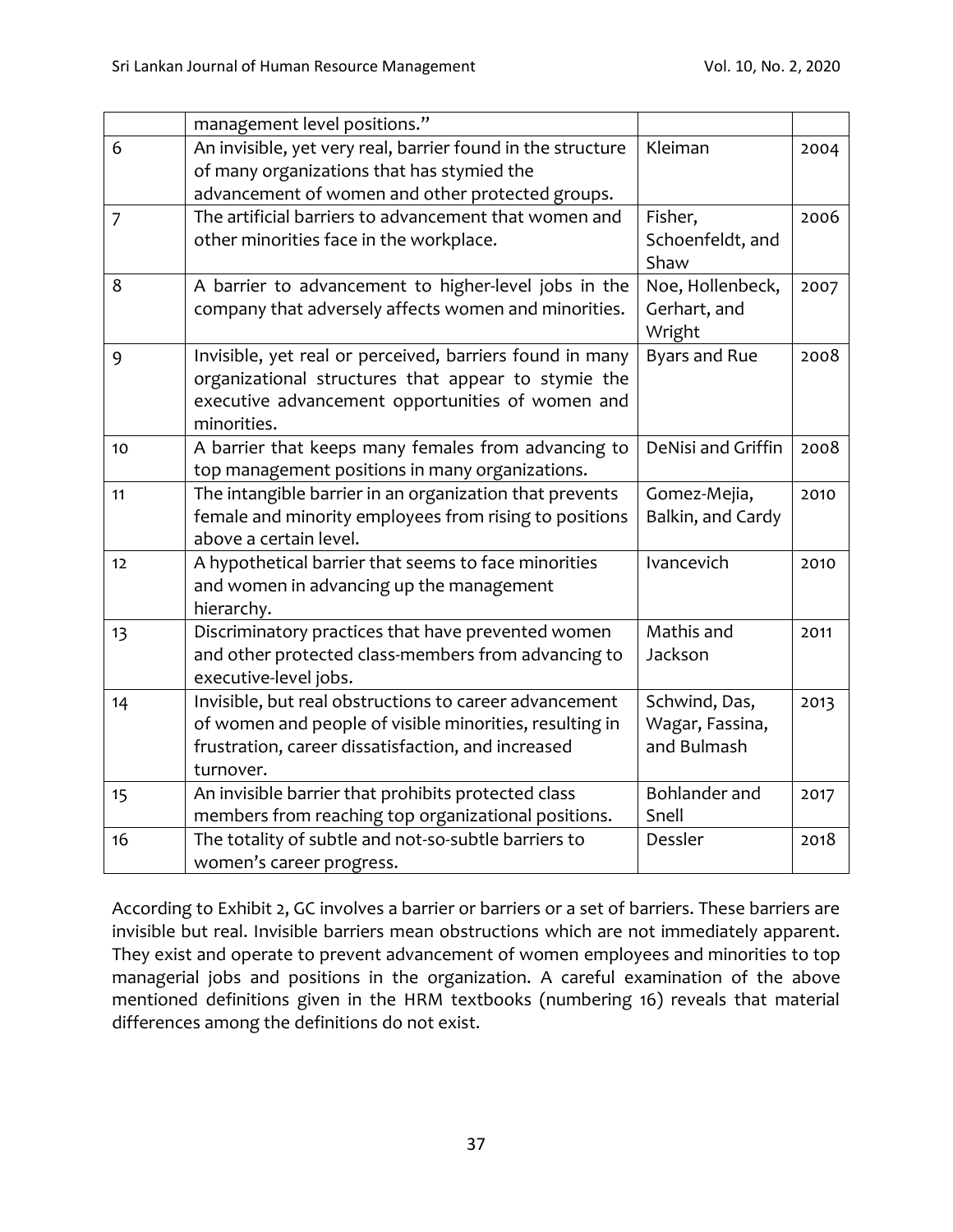## **Glass Ceiling as a Problem**

The GC is a problem. Why? A problem can be viewed as a gap between what is existing and what should be with regard to something. When there are 100 employees who work as top managers in organizations in a certain industry it is possible to have an expectation that 50 top managers ideally need to be females so that real inclusivity gets established. When the actual situation is examined, it reveals that the number of top managers who are females is less than 10. Thus, there is a problem. This may be called under-inclusivity of women in top management in industry. The major reason for this is GC which itself is a problem. A significant gender-related problem that many organizations face today is the so-called GC (DeNisi and Griffin, 2008). The GC produces bad consequences such as job dissatisfaction, career dissatisfaction, absenteeism, tardiness, lack of innovation, reduced job performance, and turnover of female employees and managers. Further it is possible that women employees present grievances to the management that will have to take a lot of time, effort, and cost to settle them. A grievance means any discontent or dissatisfaction arising from a feeling or a belief of injustice felt by an employee or a group of employees in connection with the work environment (Opatha, 1994). Self presentation of grievance to the superior was the most popular method of grievance handling in Sri Lanka (Akuratiyagamage and Opatha, 2004). Thus managers will have to involve in handling grievances of their female subordinates resulting in displacement effect (employee work time diverted from production tasks to grievance processing) and worker reaction effect (reduced employee effort as a reaction to the perceived unfair treatment) (Opatha and Ismail, 2001). In many cases, women and minorities facing the GC decide to leave the corporate workforce, resulting in a drain of needed corporate and managerial talent (Ivancevich, 2010). The perception of the existence of a GC results in frustration, reduced job and career satisfaction, alienation from the workplace, and ultimately higher employee turnover (Schwind, Das, Wagar, Fassina, and Bulmash, 2013). On the other hand increased women participation in top management will result in recruiting top talent and expanding the employer's customer base (Segal, 2005 as in Ivancevich, 2010).

#### **Reasons for the GC**

Schuler and Huber (1993) present a relatively lengthy explanation about the issue of GC. According to them, there are many reasons for the impasse, ranging from male managers' discomfort with female executives to women's pressures of balancing work and family concerns. They write that Felice Schwartz, founder and president of Catalyst, a research organization that studies work-family issues stress that in the minds of most men (and women) it exists that women have babies and they cannot be counted on to make a fulltime, open-ended commitment to their careers. Further they write that Ms. Schwartz contends it costs companies more to employ women managers than men. Research shows that "given a man and a woman of equal abilities and motivation, investing in a woman is undeniably riskier" and the implication is that women are more likely to interrupt their careers, or forgo them altogether, to pursue motherhood (Schular and Huber, 1993). Schuler and Huber (1993, p.56) write: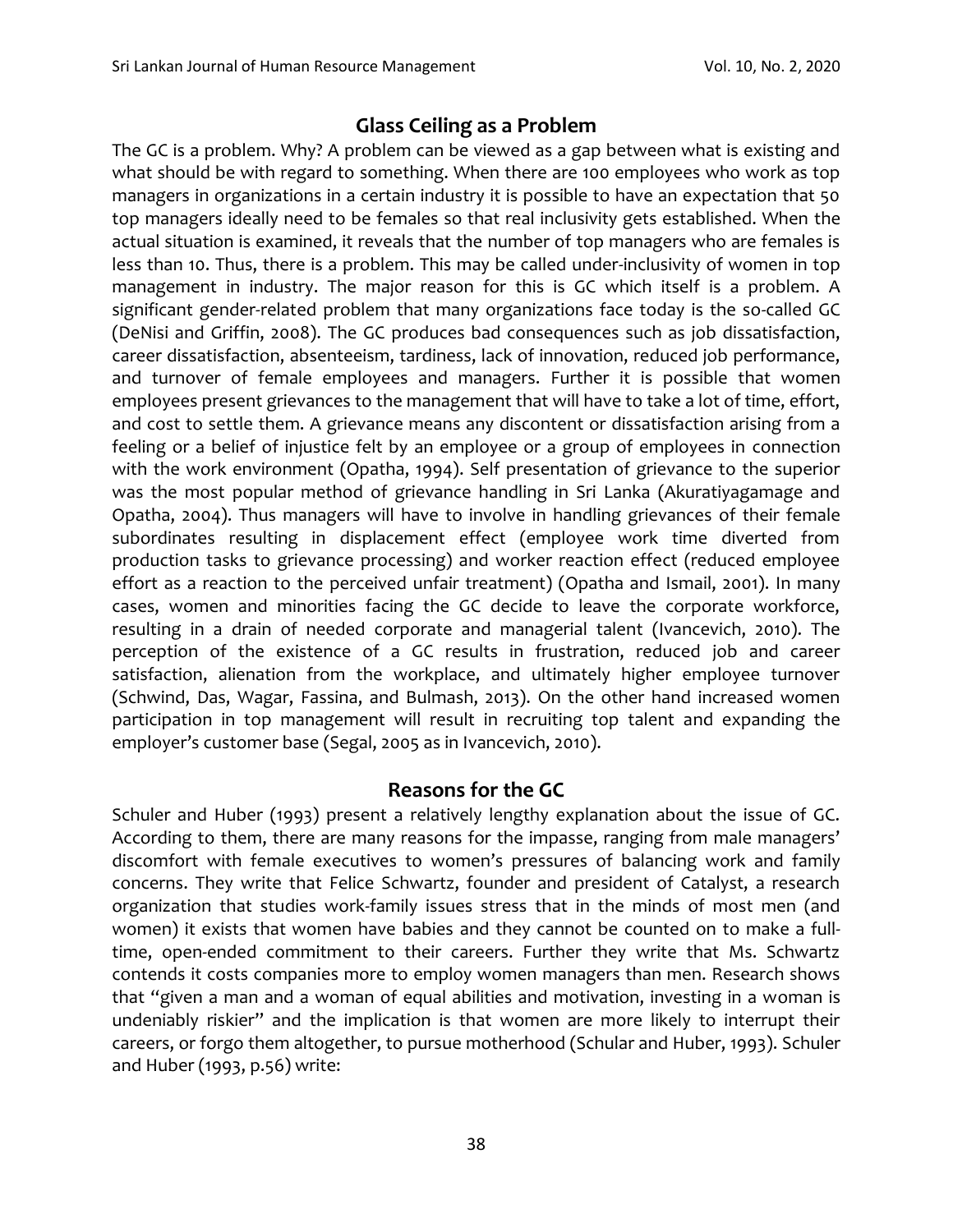*"In fact, one large industrial company estimates that turnover for top managerial women is approximately two and one-half times greater than for their male counterparts. These perspectives can dissuade corporate decision makers from spending the time, money, and effort to groom women for top spots in their corporations and are a major factor contributing to the glass ceiling."*

Another reason for the GC is male managers' discomfort level with female managers. Further Schuler and Huber (1993, p.56) write:

*"According to Linda Jones, president of Women in Management, a professional group of 250 female executives, "Male CEOs accept women as professionals, but they're not ready to accept them as true peers." Margaret Henning, dean of the Simmons College Graduate School of Management, believes male executives are often disturbed by the thought of a woman taking their place. "Usually, he's threatened because his identity as a male and his job are intermeshed."*

Another reason given by Schuler and Huber (1993) is that many women have opted for staff jobs, as opposed to line-oriented jobs-the most likely track to senior management posts. This barrier has been somewhat self-imposed according to Schuler and Huber (1993). Furthermore Schuler and Huber (1993) discuss a reason that some organizations may have an influential "queen bee''-a female executive who enjoys being the only woman at the top and does her best to thwart the advancement of other women. Another reason given by Schuler and Huber (1993) is a cultural belief by many Americans that the male's job is more important than his spouse's, and that it is the male's duty to be the major contributor to household income. Indeed this cultural belief is being held by many Sri Lankans too.

Three reasons as factors which create a GC for women have been presented by Kleiman (2003). They are: (1) the stereotyped views held by male executives toward women, such as: women lack organizational commitment, being more concerned with the demands of family and parenthood, and women do not have the traits necessary for managerial success, such as aggressiveness and competiveness; (2) the female's lack of opportunity to "bond" with other managers and executives, for example: women are often denied the opportunity to join their male counterparts on golf courses or at bars after hours; and (3) the subjectiveness of a firm's promotional procedures. Rather than selecting candidates on the basis of the qualities identified as necessary for the promoted position, the choice is subjective, and is often biased, example: too often, selections are made by male executives who choose other males who are most similar to them.

Noe, Hollenbeck, Gerhart, and Wright (2007) present three reasons for the GC. The three reasons are (1) lack of access to training programs for women; (2) lack of appropriate developmental job experiences to women managers (male managers receive significantly more assignments which involve high levels of responsibilities); and (3) lack of developmental relationships such as mentoring to women managers (it is difficult to find mentors for women because of their lack of access to the "old boy network", managers'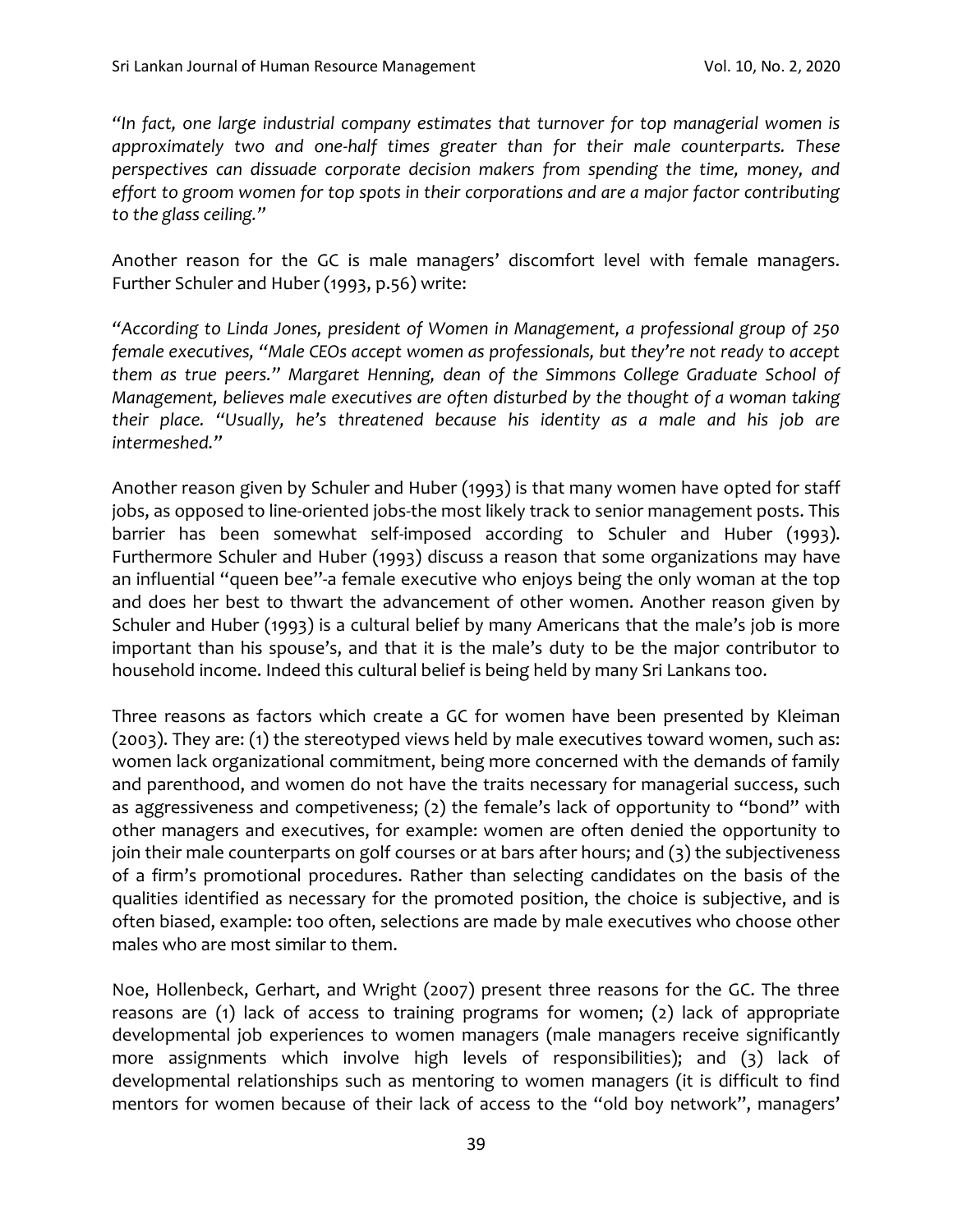preference to interact with other managers of similar status rather than with line managers, and intentional exclusion by managers who have negative stereotypes about women's abilities, motivation, and preferences).

Three reasons for why the GC exist given by DeNisi and Griffin (2008) are (1) some male managers are still reluctant to promote female managers; (2) many talented women choose to leave their jobs in larger organizations and start their own businesses; and (3) some women choose to suspend or slow their career progression to have children.

Based on the writings by Dessler and Varkkey (2018) two reasons for the GC can be mentioned: (1) tokenism (appointing a small group of women to top management jobs, rather than more aggressively seeking full representation for women; and (2) gender-role stereotypes (the tendency to associate women with certain frequently non-managerial jobs).

#### **Remedies for the GC**

It is possible to mention remedies for the GC given by the authors of the textbooks utilized for this study. Without making a repetition, an attempt was made to present the remedies. Remedies for the GC by Schuler and Huber (1993) are:

- 1. Management should accept women solely on their merits and value to the organization.
- 2. Do retraining women on how to 'fit' into the male-dominated upper management ranks. Women are supposed to alter their behaviour, making sure they are neither too masculine nor too feminine.
- 3. Heighten awareness of discriminatory attitudes and how this has an impact on work relationships.
- 4. Implement strategies that will tie elimination of such barriers into incentive plans.
- 5. Management should provide opportunities for women to gain experience, knowledge, and exposure as well as provide career planning.

Remedies for the GC given by Schuler (1998) are as follows:

- 1. Address the need to balance work and family by offering more generous adoptionand pregnancy-related leaves of absence, flexible hours, on-site child care, flexible projects, and opportunities to work at home.
- 2. Encourage mentorship programs as a means of giving everyone access to advice from the upper ranks.

There are three remedies for the GC which have been presented by Kleiman (2003), and they are:

- 1. Give effective diversity training that helps decision makers overcome their biases.
- 2. Provide women at work with training, career counseling, and mentoring.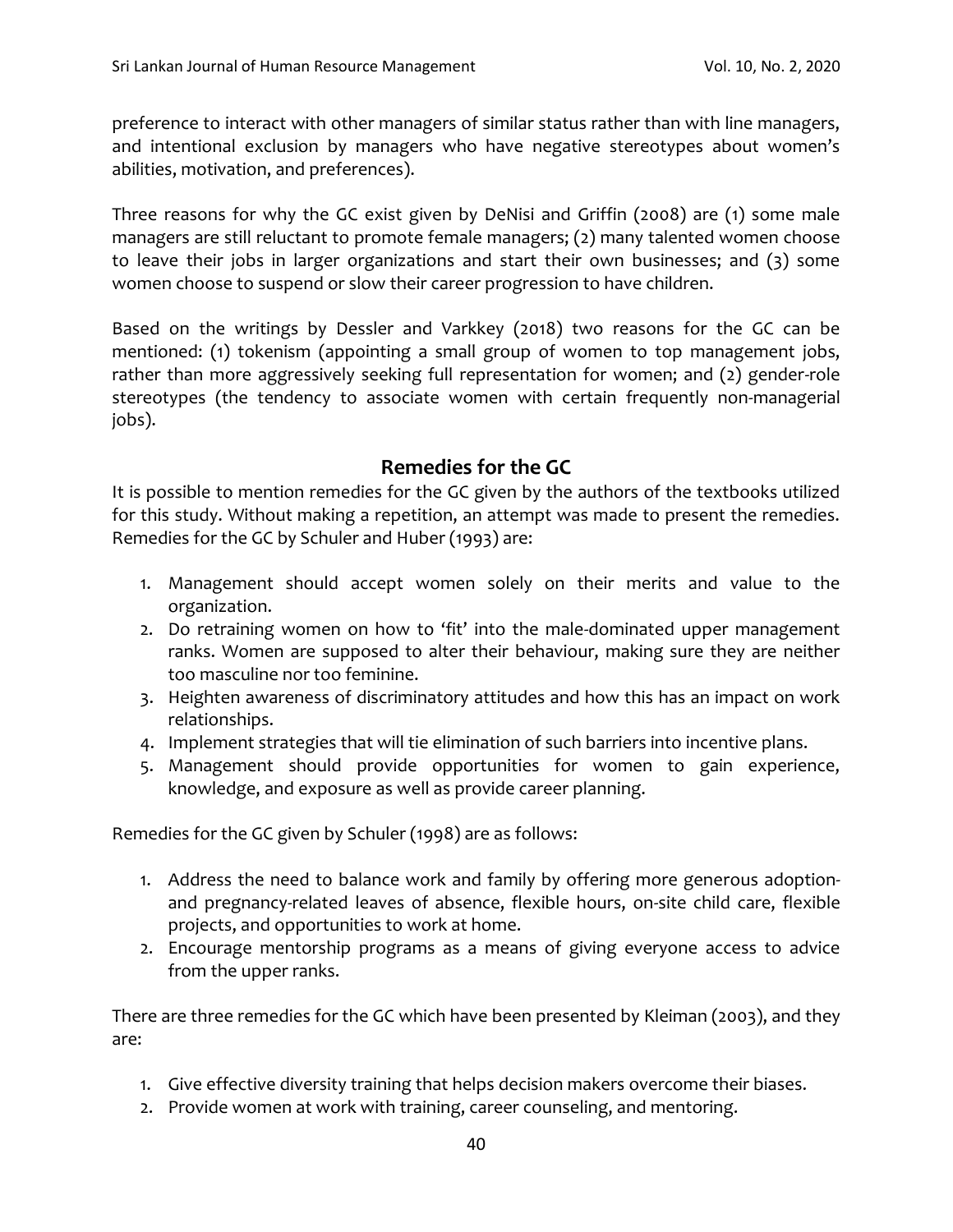3. Implement promotion procedures that are less subject to bias-procedures that ensure that candidates are chosen solely on the basis of their qualifications.

Based on research onto the actual practices of Deloitte & Touche, which is an accounting, tax, and consulting firm, Noe, Hollenbeck, Gerhart, and Wright (2007) present following recommendations for melting the GC:

- 1. Make sure that senior management supports and is involved in the GC program.
- 2. Make a business case for change.
- 3. Make the change public.
- 4. Gather data on problems causing the GC using task forces, focus groups, and questionnaires.
- 5. Create awareness of how gender attitudes affect the work environment.
- 6. Force accountability through reviews of promotion rates and assignment decisions.
- 7. Promote development for all employees.

Based on the writings by Dessler and Varkkey (2018) two special (not mentioned above) remedies for melting the GC can be mentioned as follows:

- 1. Eliminate practices which may seem gender neutral but in fact disproportionately affect women such as late-night meetings and golf course membership.
- 2. Avoid inflexible promotional ladders (such as "You must work 8 years of 50-hour weeks to apply for partner") which can put women at a disadvantage because they often have more responsibility for child raising chores or taking care of elderly.

## **Concluding Remarks**

Use of generally accepted research methods was not adopted for this research paper as it is not a traditional research paper. Being a conceptual paper this paper was written to find answers for four research questions. The first one was: "Is there such an issue called Glass Ceiling? Yes indeed. Out of 35 textbooks examined for the study 16 textbooks directly discuss the issue of GC.

The second research question of this study was: "What is the meaning of Glass Ceiling?". The examination of the definitions given in the HRM textbooks (numbering 16) reveals that there are no material differences among the definitions. GC involves a barrier or barriers or a set of barriers which is/are invisible but real preventing advancement of women employees and minorities to top managerial jobs and positions in the organization. Thus, the GC relates to both women and minorities. However, most of the definitions relate to women.

The third research question was: "Why is it a problem?" It is indeed a problem because it has bad consequences. Negative consequences include job dissatisfaction, career dissatisfaction, absenteeism, tardiness, lack of innovation, reduced job performance, grievances and turnover of female employees and managers.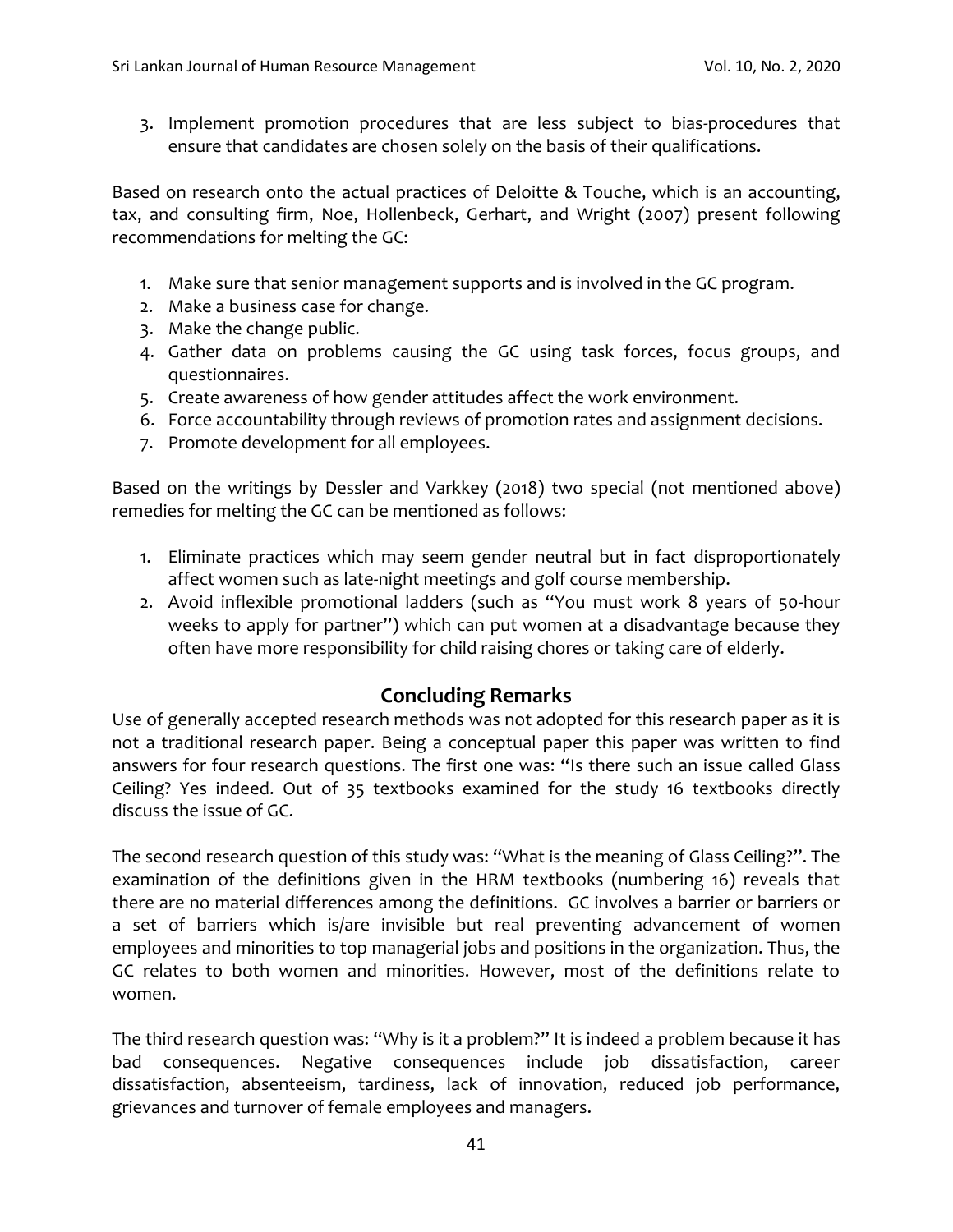Forth research question was: "What are the possible reasons for the issue of Glass Ceiling?" The relevant textbooks present seventeen reasons: (1) in the minds of most men (and women) it exists that women have babies and they cannot be counted on to make a fulltime, open-ended commitment to their careers; (2) it costs companies more to employ women managers than men; (3) male managers' discomfort level with female managers; (4) many women have opted for staff jobs, as opposed to line-oriented jobs-the most likely track to senior management posts (self-imposed barrier); (5) employment of an influential "queen bee''-a female executive who enjoys being the only woman at the top and does her best to thwart the advancement of other women; (6) a cultural belief that the male's job is more important than his spouse's, and that it is the male's duty to be the major contributor to household income; (7) the stereotyped views held by male executives toward women, such as: women lack organizational commitment, being more concerned with the demands of family and parenthood, and women do not have the traits necessary for managerial success, such as aggressiveness and competiveness; (8) the female's lack of opportunity to "bond" with other managers and executives, for example: women are often denied the opportunity to join their male counterparts on golf courses or at bars after hours; (9) the subjectiveness of a firm's promotional procedures. Selections are made by male executives who choose other males who are most similar to them; (10) lack of access to training programs for women; (11) lack of appropriate developmental job experiences to women managers; (12) lack of developmental relationships such as mentoring to women managers; (13) some male managers are still reluctant to promote female managers; (14) many talented women choose to leave their jobs in larger organizations and start their own businesses; (15) some women choose to suspend or slow their career progression to have children; (16) tokenism (appointing a small group of women to top management jobs, rather than more aggressively seeking full representation for women; and (17) gender-role stereotypes (the tendency to associate women with frequently non-managerial jobs).

Fifth research question was: "What are the available remedies for the issue of Glass Ceiling?" Remedies given in five textbooks were mentioned and the total number of remedies is 19. These remedies can be recommended for any organization that wants to break the GC so as to avoid resultant bad repercussions. Women representation in top management in organizations will get a natural progression when organizations become genuinely interested in attracting, developing and retaining talent regardless of gender. The GC will be eliminated only when all employees are evaluated, hired, and promoted on the basis of merit (Byars and Rue, 2008). However some cautions exist. Segal (2005 as in Ivancevich, 2010, p. 458) writes:

*"To obtain the benefits of gender diversity, some employers consider gender favorably in hiring and promotion decisions. Title VII of the Civil Rights Act of 1964 protects women (among others) from employment discrimination, but it also restricts employers' freedom to consider gender to women's advantage."* 

Further he mentions that employers cannot reserve positions for women though they can and should increase the diversity of the applicant pool. For the purpose of attracting and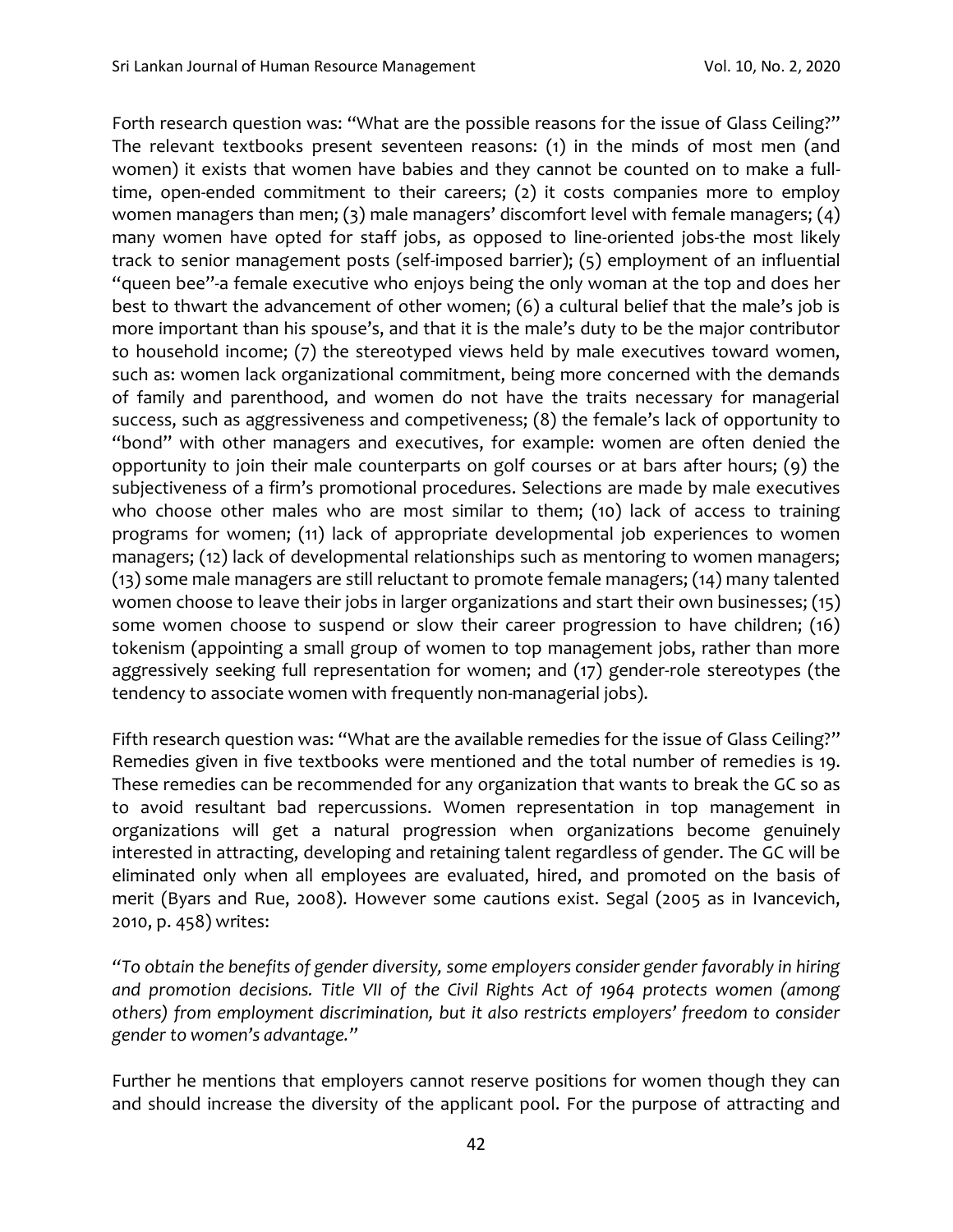retaining women, an organization can adopt increasingly flexible policies. However, it is unlawful-and unfair- for the employers to deprive fathers of the same accommodations that they provide to mothers (Segal, 2005 as in Ivancevich, 2010). Another possible danger is reverse discrimination (Fisher, Schoenfeldt and Shaw, 2006). The organization makes sure that nonminority males are not discriminated owing to the need of increasing women inclusivity.

## **References**

- Akuratiyagamage, V.M. and Opatha, H.H.D.N.P. (2004), "Grievances of middle managers: an empirical investigation into perceptions of commercial bank branch managers in Sri Lanka", *Journal of Management Research*, Faculty of Management Studies, University of Delhi, 4: 2, August, pp. 99-112.
- Aminuddin, M., (1997), *A Guide to Human Resource Management*, Shah Alam: Penerbit Fajar Bakti Sdn.Bhd.
- Armstrong, M. and Taylor, S. (2014), *Armstrong's Handbook of Human Resource Management*, London: Kogan Page.
- Aswathappa, K. (2017), *Human Resource Management*, 8th ed, Chennai: McGraw Hill Education (India) Private Limited.
- Beach, D.S. (1985), *Personnel: The Management of People At Work*, 5<sup>th</sup> ed, New York: Macmillan Publishing Company.
- Beardwell, J. and Claydon, T. (2007), *Human Resource Management: A Contemporary Approach*, London: Prentice Hall.
- Bernardin, H.J. and Russell, J.E.A. (1993), *Human Resource Management: An Experiential Approach*, New York: McGraw-Hill, Inc.
- Bohlander, G. and Snell, S. (2017), *Principles of Human Resource Management*, Mason: Cengage Learning.
- Bohlander, G., Snell, S., and Sherman, A. (2001), *Managing Human Resources*, 12<sup>th</sup> ed, Cincinnati, Ohio: South-Western College Publishing.
- Bratton, J and Gold, J. (1994), *Human Resource Management: Theory and Practice*, London: Macmillan.
- Byars, L.L. and Rue, L.W. (2008), *Human Resource Management*, Boston: McGraw-Hill Irwin.
- Casio, W.F. (2010), *Managing Human Resources: Productivity, Quality of Work Life, Profits*, 8 th ed, Boston: McGraw-Hill Irwin.
- Chruden, H.J. and Sherman, A.W. (1980), *Personnel Management: The Utilization of Human Resources*, 6th ed, Cincinnati, Ohio: South-Western Publishing Co.
- DeNisi, A.S. and Griffin, R.W. (2008), *Human Resource Management*, Mason: South-Western CENGAGE Learning.
- Dessler, G. (2018), Human Resource Management, 15<sup>th</sup> ed, Boston: Pearson.
- Fisher, C.D., Schoenfeldt, L.F., Shaw, J.B. (2006), *Human Resource Management*, 6th ed, Boston: Houghton Mifflin Company.
- French, W.L. (1978), *The Personnel Management Process*, 4<sup>th</sup> ed, Dallas: Houghton Mifflin Company.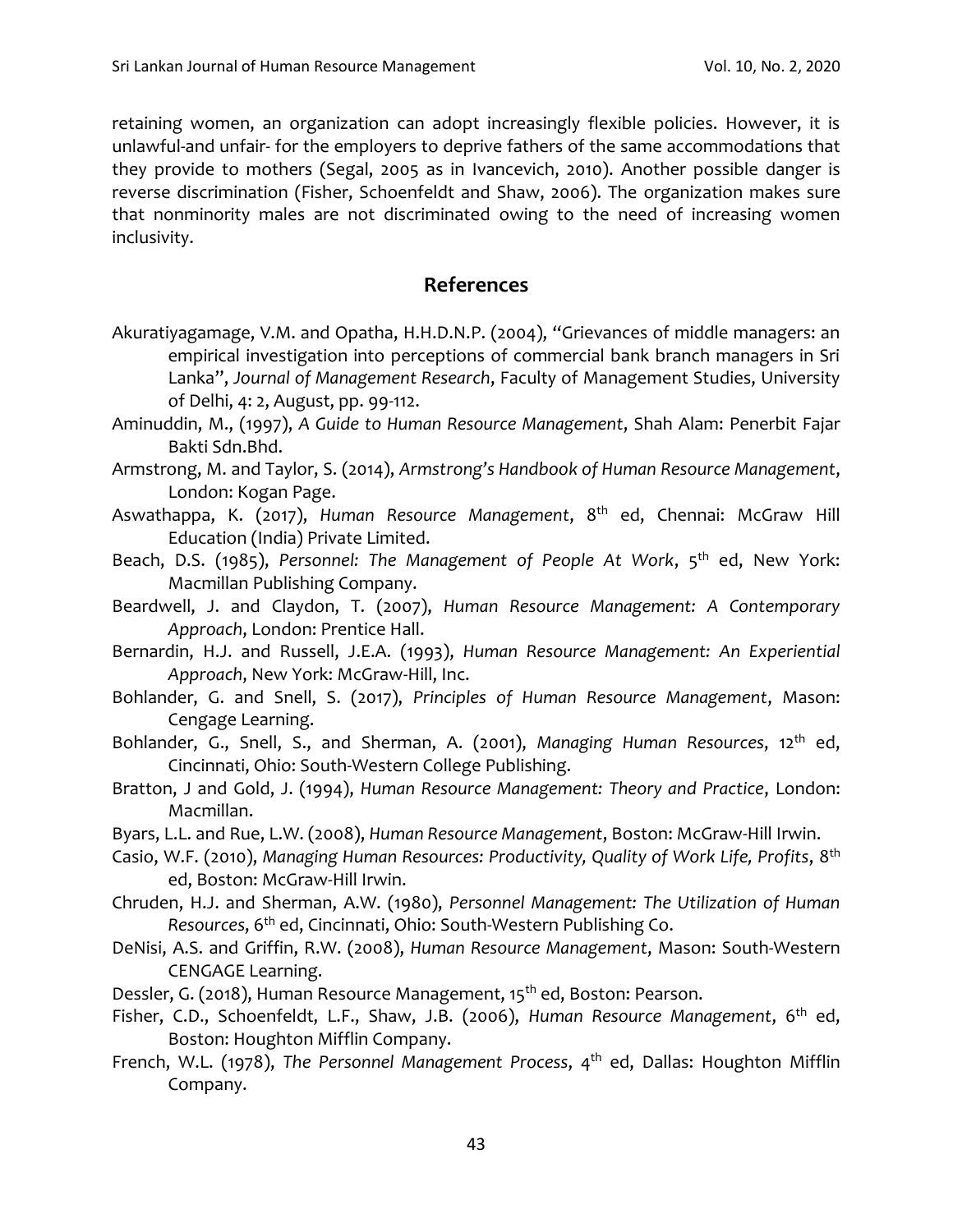Graham, H.T and Bennett, R. (1992) *Human Resources Management*, 7<sup>th</sup> ed, London: Pitman Publishing.

Glueck, W.F. (1979), *Foundations of Personnel*, Texas: Business Publications Inc.

Gomez-Mejia, L.R., Balkin, D.B., and Cardy, R.L. (2010), *Managing Human Resources*, Boston: Prentice Hall.

Harris, M. (1997), *Human Resource Management: A Practical Approach*, Fort Worth: The Dryden Press, Harcourt Brace College Publishers.

- Heneman III, H.G., Schwab, D.P., Fossum, J.A., and Dyer, L.D. (1989), *Personnel/Human Resource Management*, New York: Richard D. Irwin, Inc.
- Ivancevich, J.M. (2010), *Human Resource Management*, Boston: McGraw-Hill Irwin.
- Kleiman, L.S. (2004), *Human Resource Management: A Managerial Tool for Competitive Advantage*, 3rd ed, Cincinnati, Ohio: Atomic Dog Publishing.
- Mamoria, C. B. (1996), *Personnel Management*: Bombay: Himalaya Publishing House.
- Mathis, R.L. and Jackson, T.H. (2011), *Human Resource Management*, 13<sup>th</sup> ed, Mason, OH: SOUTH-WESTERN CENGAGE Learning.
- Mondy, R.W., Noe, R.M., and Premeaux, S.R. (1999), *Human Resource Management*, NJ: Prentice Hall.
- Noe, R.A., Hollenbeck, J.R., Gerhart, B., and Wright, P.M. (2007), *Human Resource Management*, New Delhi: Tata McGraw-Hill Publishing Company (Indian Print).
- Opatha, H.H.D.N.P. (1994), "Employee Grievance Settlement Procedure: A Case Study of Two Corporations", *Management Review*, Faculty of Management Studies and Commerce, University of Sri Jayewardenepura, Sri Lanka, Vol. 1, No.2, pp.53-60.
- Opatha, H.H.D.N.P. (2009), *Human Resource Management: Personnel*, Colombo: Department of HRM, University of Sri Jayewardenepura.
- Opatha, H.H.D.N.P. (2019), "The Case for Teaching Human Resource Management in Management Education: 13 Common Reasons", *Sri Lankan Journal of Human Resource Management*, Vol. 9, No.2, pp. 15-38.
- Opatha, H.H.D.N.P. and Ismail, Z. (2001), Towards Effective Worker Grievance Handling: Some Reflections, *ANALISIS*, Vol. 8, No. 1&2, pp. 111-127.
- Pattanayak, B. (2003), *Human Resource Management*, New Delhi: Prentice Hall of India.
- Schuler, R.S. (1998), *Managing Human Resources*, Ohio: South-Western College Publishing.
- Schuler, R.S. and Huber, V.L. (1990), *Personnel and Human Resource Management*, 4th ed, New York: West Publishing Company.
- Schuler, R.S. and Youngblood, B.S.A. (1986), *Effective Personnel Management*, New York: West Publishing Company.
- Schwind, H, Das, H., Wagar, T., Fassina, N., and Bulmash, J. (2013), Canadian Human Resource Management, Toronto: McGraw-Hill Ryerson.
- Sekaran, U. and Bougie, R. (2016), *Research Methods for Business: A Skill Building Approach*,  $6^{TH}$  ed, WILEY.
- Singh, B.P., Chhabra,T.N., and Taneja, P.L., (1995), *Personnel Management and Industrial Relations*, Delhi: Dhanpat Rai & Sons.
- Stone, T. H. and Melt, N. M. (1983), *Personnel Management in Canada,* Toronto: Hott of Canada Ltd.